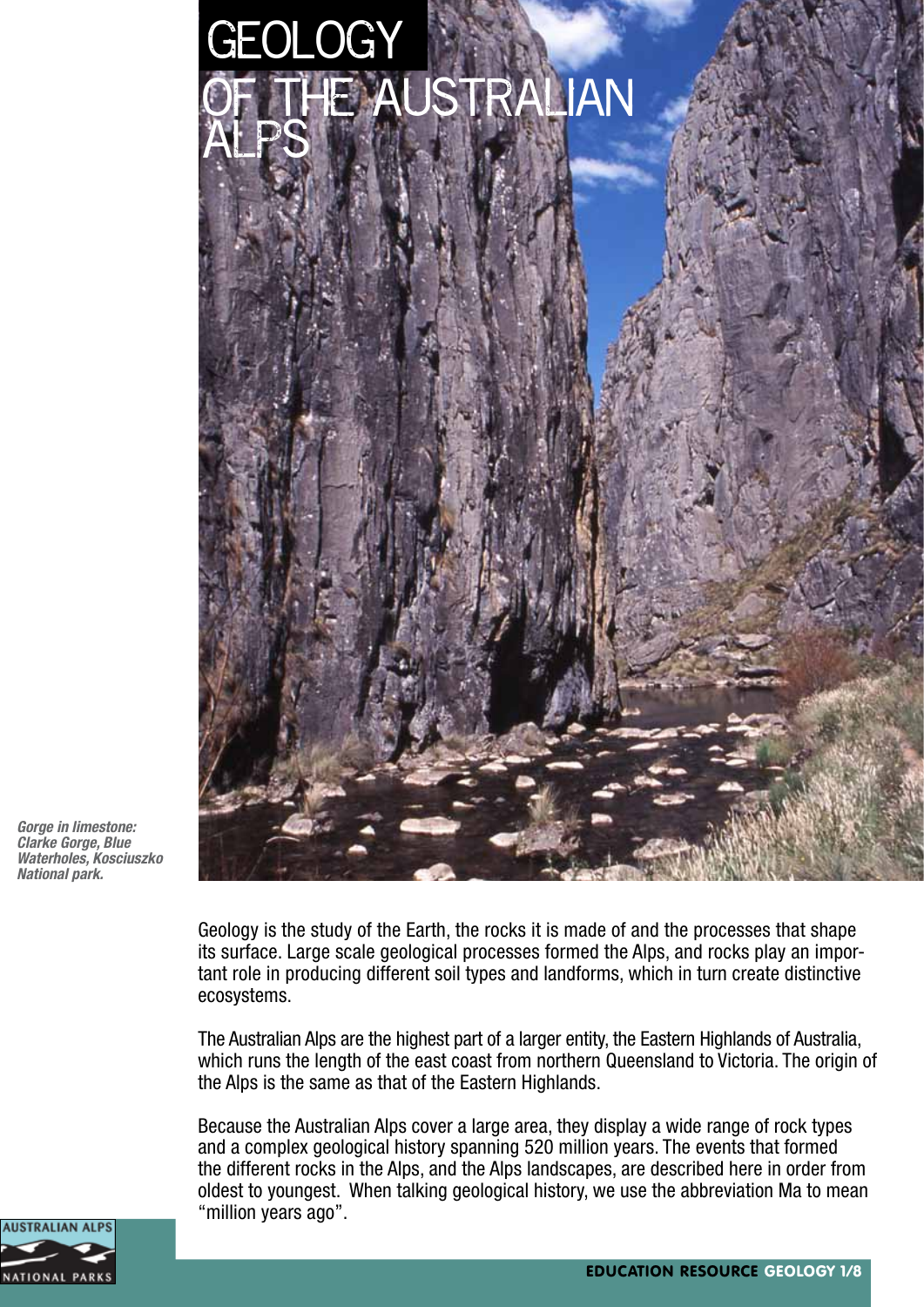



Earth's surface is continually being reshaped and modified by geological processes. Southeastern Australia has only existed as a continuous landmass for about 350 million years, and its appearance has changed radically during that time. Before 350 Ma, there were oceans and island chains where there is now dry land.

The oldest rocks in the alpine region are basalt lavas erupted onto the deep ocean floor about 520 Ma, in the Cambrian period. They occur in Victoria in the Howqua Valley and the remote Dolodrook Valley. At this time eastern Australia did not exist – the region was a deep ocean dotted with volcanic islands, similar to the western Pacific Ocean of today.

During the next 80 million years, in the Ordovician period, vast areas of the ocean floor were covered by a thick blanket of sand and mud, over time turning into the sedimentary rocks sandstone and mudstone. These rocks form much of the Australian Alps. In this time interval a large chain of volcanic islands formed in what is now New South Wales, erupting basalt and andesite lava. These rocks are seen in the Kiandra and Jagungal areas.



*Geological map of the Australian Alps region.*

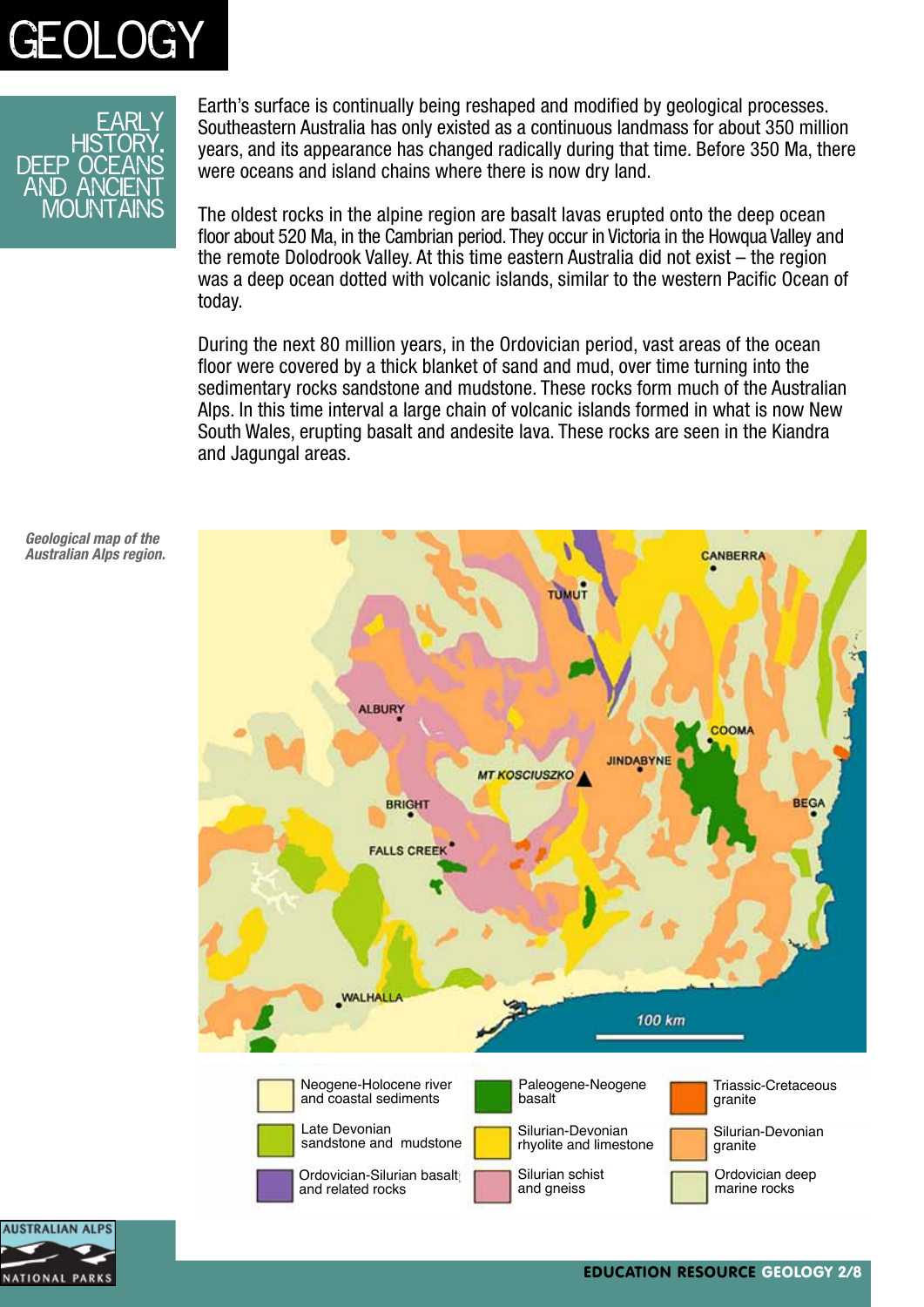

From 440 to 360 Ma (the Silurian and Devonian periods) a series of mountain-building events folded the sedimentary and volcanic rocks, lifted them out of the sea to form land and moved blocks of crust tens to hundreds of kilometres along large faults. This was the result of collisions of several small tectonic plates, crumpling rocks together and thickening up the crust. In addition, some rocks were buried deep in the crust and heated, thereby becoming metamorphosed to produce rocks such as slate, schist and gneiss. Slate is common throughout the high country, with good examples at Mt Hotham and Mt Feathertop in Victoria. Schist and gneiss occur in the Victorian Alps around Mt Bogong, Falls Creek and Omeo. Some rocks were heated above 650º C, enough to melt them.

Also in the Silurian and Devonian, large bodies of granite were emplaced into the crust and huge volcanoes erupted ash and lava over the newly created land. Granite forms much of the high country, such as the Kosciuszko Plateau in NSW, the Bimberi and Clear Ranges in the ACT, and Mt Buffalo, Mt Baw Baw and Mt Wills in Victoria. Many granite bodies are resistant to erosion, and hence form plateaus and ridges with large blocks, or tors, of rock sticking up, while surrounding rocks are more susceptible to erosion and form lower country. Not all granites are resistant, however, and some are more recessive (i.e. more easily eroded) than the surrounding rocks, forming broad valleys as at *The Cathedral on* Cudgewa-Thowgla and Ensay-Swifts Creek in Victoria.

*Mt Buffalo – large granite tors.*



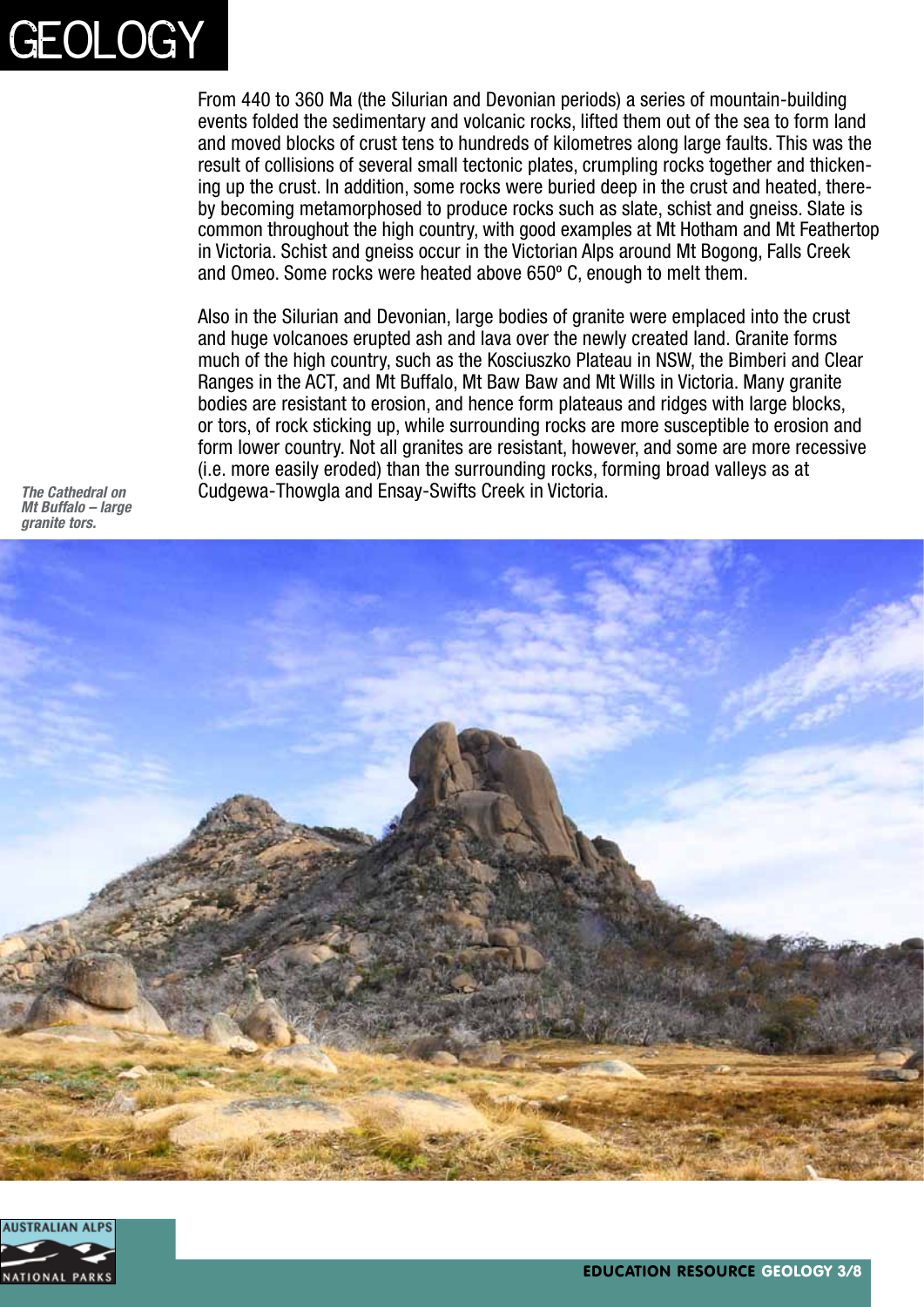

The volcanoes of the Silurian and Devonian periods were quite explosive, erupting towering clouds of hot volcanic ash which formed a rock known as ignimbrite. In Victoria this type of rock occurs at lake Mountain, Mt Donna Buang and the Snowy River area, while similar rocks occur around Lake Talbingo and along the Fiery Range in New South Wales.

During the Silurian and Devonian periods the geography of southeastern Australia was complex, with small seas and large to small islands. Some islands developed coral reefs along their edges, which over time became limestone. This rock commonly has many fossils such as coral, shells and algae. Because limestone is soluble in slightly acidic groundwater, it easily dissolves to form caves and gorges, as seen at Yarrangobilly and Blue Water Holes in NSW, and Buchan in Victoria.

By about 360 Ma much of southeastern Australia was a mountain range. Note that this range had nothing to do with the present-day Australian Alps, and was part of an ancient cycle of plate tectonic movements. Wide valleys within and adjacent to the mountains were filled with river and lake sediments, forming sandstone and mudstone with a distinctive reddish colour. They can be seen in Victoria in the high plateaus stretching from Mt Cobbler to the Avon Wilderness area.



After the last episode of folding, about 340 Ma, southeastern Australia entered a 200 million year period where not much happened, geologically speaking. Australia was part of the supercontinent of Gondwana, lying in the interior of the landmass. The mountain ranges were slowly worn down to a low-lying plain and very few rocks of this period are preserved in the alpine region.

Around 300-250 Ma the Earth entered a global ice age, and at this time Australia was close to the south pole. Ice sheets covered much of southern Australia, and glacial deposits are preserved outside the alpine region in Victoria and New South Wales. Any such deposits within the Australian Alps have been since eroded away.



There is still debate about when the Australian Alps came into existence, with some geologists arguing that they arose only a few million years ago, while the majority argue that the Alps arose around 100-60 Ma, based on evidence collected over the last 30 years. This account takes the majority view.

About 130 Ma stirrings in the deep mantle began to break up eastern Gondwana. Australia began the long process of breaking away from Antarctica and Zealandia (a now largely submerged continent stretching from New Zealand to New Caledonia). The process began with magma moving upwards into the lithosphere, causing it to heat and expand upward, forming a dome-shaped plateau running along what is now the east coast of Australia. By 100 Ma the plateau was possibly over 2000 m high in its highest area, the site of today's Australian Alps. Gondwana split apart along this line of magma upwelling, and a rift valley formed along the centre of the plateau, with an east-west trending branch where Tasmania moved southward away from Victoria. The rift valley, similar to today's East African Rift Valley, was formed by stretching of the crust leading to the valley floor dropping along a series of faults.

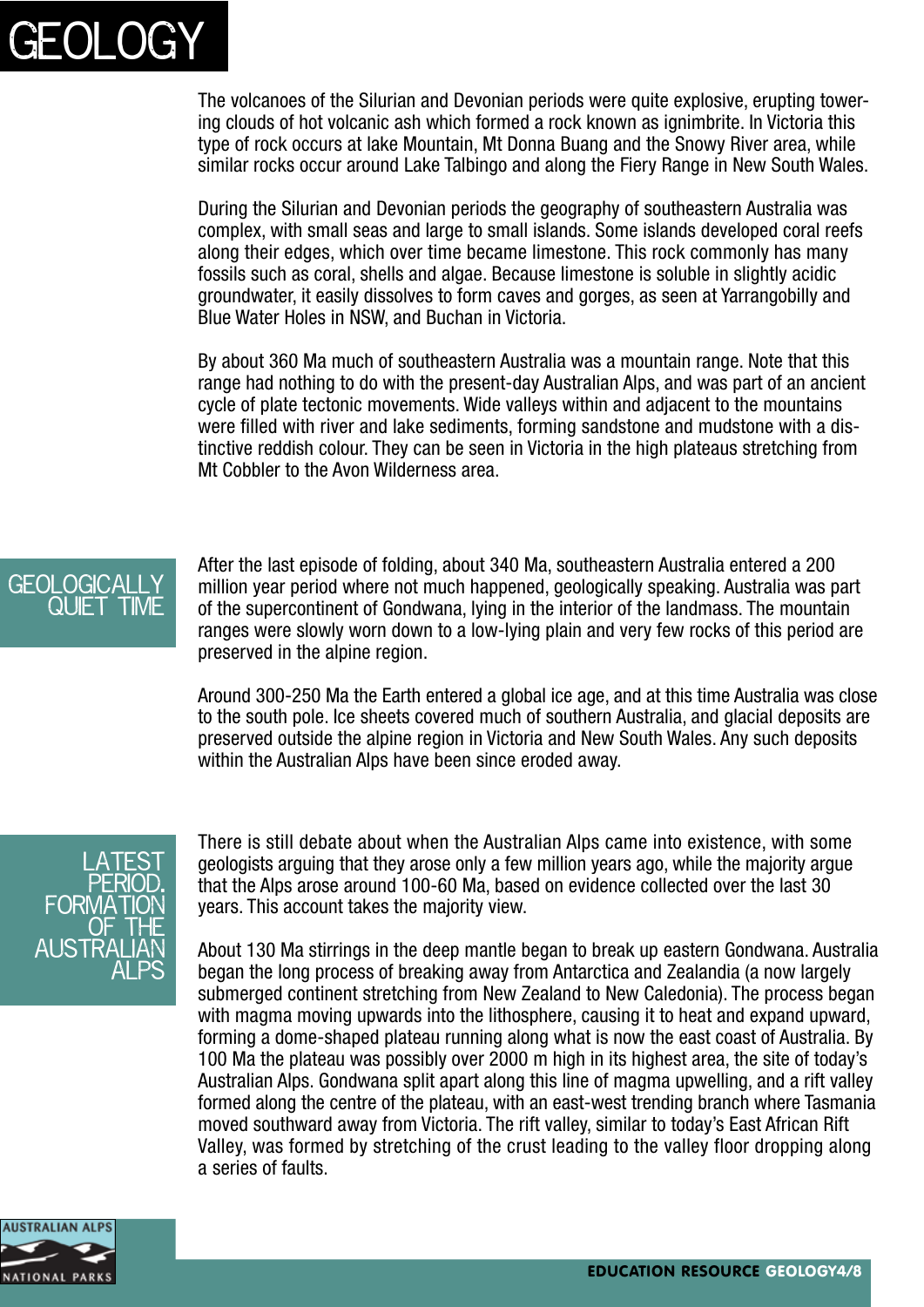

Zealandia moved eastwards, with the Tasman Sea filling in the gap, while Tasmania only moved a short distance southwards, forming the shallow Bass Strait. The Australian Alps were left behind as a remnant of the original plateau, with a steep seaward side and a gentle slope toward the inland. By 65 Ma the Tasman Sea and Bass Strait were in their current configuration and the Australian Alps were probably not much higher than they are today. Since then erosion has carved deep valleys into the plateau and rounded off the landforms. In New South Wales most of the alpine area is one large tableland, while in Victoria erosion has proceeded further, producing many smaller plateaus separated by rugged valleys.

Over the last 50 Ma basalt lava has been erupted episodically over much of the alpine region. The lava came out of small volcanoes and flowed across the landscape and down valleys. Many of the high plains in Victoria are covered by basalt, such as the Bogong, Dargo and Nunniong High Plains. In New South Wales the Monaro Plain is a large area of basalt lava flows. Because basalt lava is quite fluid, it quickly fills in the low-lying areas to form the flat landscapes of these high plains.

Although the Alps were mostly in place by about 90 Ma, there have been several minor uplift episodes since then in various parts of the Alps. These events have in many cases altered the course of rivers by tilting and faulting, in some cases reversing their flow and sending them in new directions.



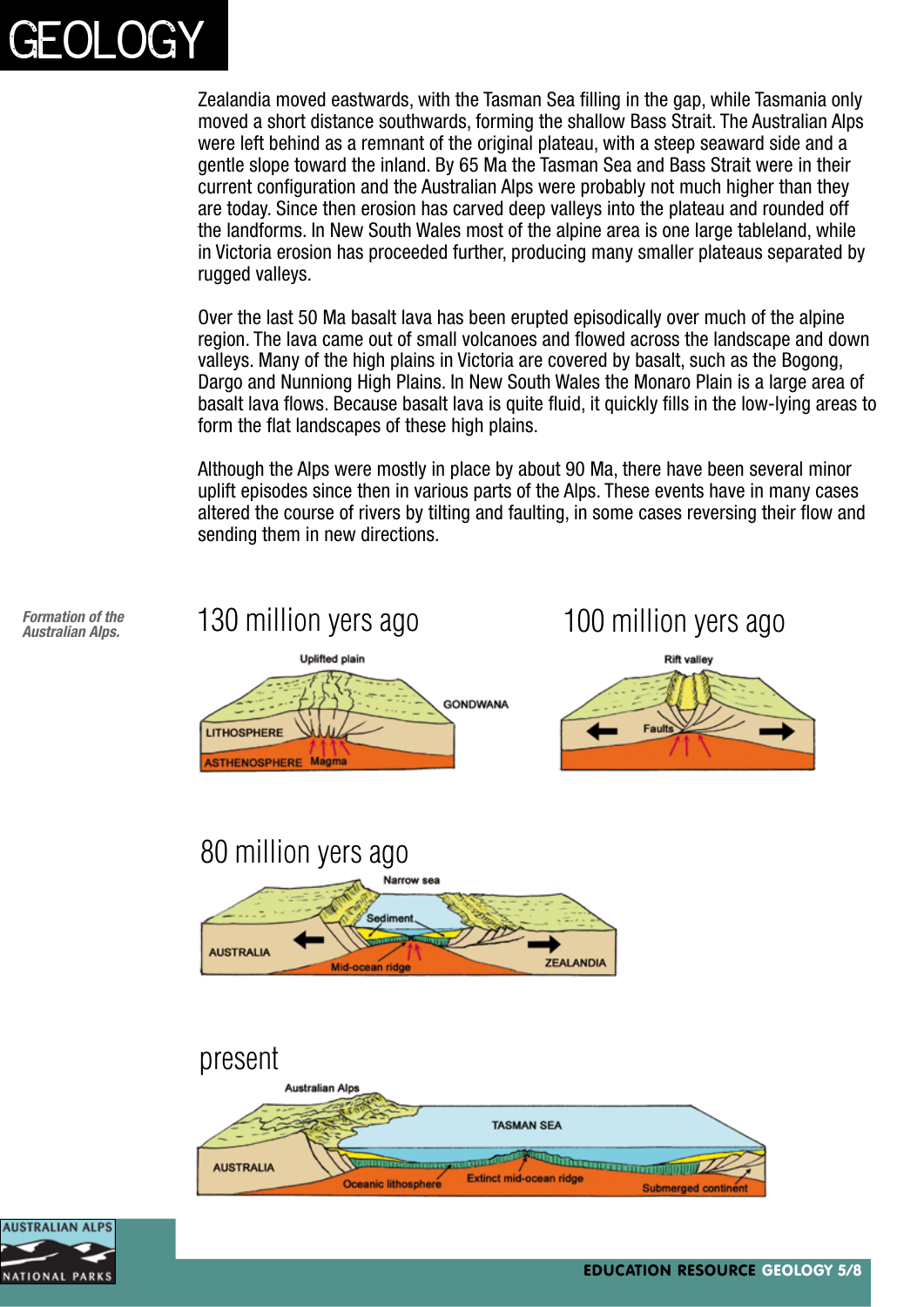

#### <u>THF</u> PI FISTOCFN ice age

Most of the last 2 million years have been a time of global ice age, with ice caps forming on high ranges around the world, as well as at the poles. This cold period is known to geologists as the Pleistocene epoch. Because the Australian Alps are only of modest height, the highest point being Mt Kosciuszko at 2228 m, glaciers were formed only on the very highest parts (above 2000 m) in the vicinity of Mt Kosciuszko. Several tarns and cirques remain: these result from glaciers scooping out hollows in the ground. Examples of tarns, which filled the bottom of cirques after the ice melted about 12,000 years ago, are Club Lake, Blue Lake and Hedley Tarn. Some of the small valleys near Mt Kosciuszko have the U-shaped cross section typical of valleys carved by glaciers.

Much of the Australian Alps outside the small glaciated area was still affected by cold conditions during the Pleistocene, indicated by periglacial features such as block streams, terracing and frost-shattered boulders. These features all require ice to be present in rocks and soil for much of the time.

**Are the Australian Alps geologically unique?** The shape of the Australian Alps is quite different to that of the more famous mountain ranges such as the European Alps or the Himalayas. Those mountains contain many sharp peaks and deep glacial valleys. In contrast, the skyline of the Australian Alps is rather flat and rounded. It is often said that this is because the Australian Alps are much older than the European Alps and Himalayas, and erosion over time has worn them down. However this is only a small part of the answer.

There are two main reasons the Australian Alps are flat and smooth. Firstly, they originated by a different plate tectonic process, continental splitting, rather than continental collision which formed the European Alps and the Himalayas. Uplift in continental collisions is much faster and often of greater magnitude than the slow process of uplift during continental splitting. Secondly, the Australian Alps were never high enough to have large ice sheets and glaciers, and it is the erosion by ice that produces the sharp and jagged peaks of the Himalayas and European Alps.

Does this then make the Australian Alps geologically unique? The answer is no, as around the world there are many mountain ranges formed in the same way as the Australian Alps (and the Eastern Highlands in general), such as the Drakensburg in South Africa, the Western Ghats in India and the mountains of Norway. And to see how our Alps' Eastern Highlands may have looked at about 70 Ma, we can study the mountains on each side of the Red Sea. Even though quite young, the Red Sea mountains have a similar topography to the Australian Alps, with large plateaus dropping steeply to the sea. However, erosion has not had time to round off their shapes.

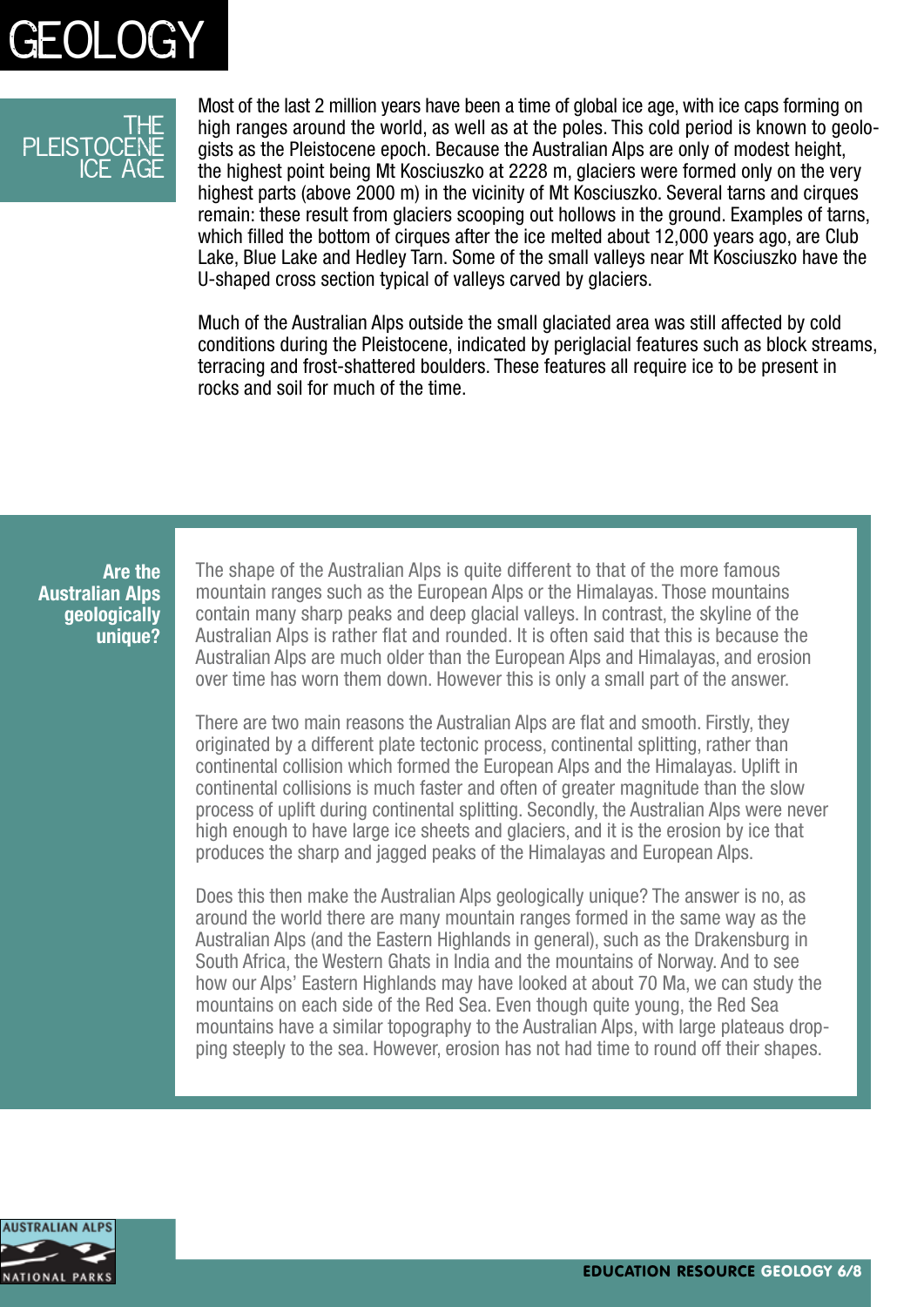# **GEOLOGY**

| <b>Geological</b><br>period                                                                  | <b>Time range</b>                  | <b>Events</b>                                                                                                                                                                                                                                                                                                                                                                                                                                                                                |
|----------------------------------------------------------------------------------------------|------------------------------------|----------------------------------------------------------------------------------------------------------------------------------------------------------------------------------------------------------------------------------------------------------------------------------------------------------------------------------------------------------------------------------------------------------------------------------------------------------------------------------------------|
| <b>Holocene</b>                                                                              | 10,000<br>years ago to<br>present  | The ice cap melted and southeastern Australia became warmer and<br>wetter. Erosion continued, but has recently been modified by the build-<br>ing of dams, clearing of forests and overgrazing.                                                                                                                                                                                                                                                                                              |
| <b>Pleistocene</b>                                                                           | $2.6$ Ma to<br>10,000 years<br>ago | A global ice age affected the earth. Cold, dry conditions prevailed in<br>Australia, and a small ice cap formed around Mt Kosciuszko.                                                                                                                                                                                                                                                                                                                                                        |
| Neogene                                                                                      | $23 - 2.6$ Ma                      | Several episodes of uplift along faults raised parts of the Alps even<br>higher. Some basalt lava was erupted in several localities. Australia<br>moved quickly northwards into warmer and wetter climate zones, and<br>erosion continued to shape the Alps.                                                                                                                                                                                                                                 |
| Paleogene                                                                                    | 65-23 Ma                           | The Alps were in place as a high plateau along the southeast coast of<br>Australia. Australia began moving away from Antarctica into more north-<br>erly latitudes. Eruption of basalt lava occurred in many parts of Alps.<br>Erosion of the Alps continued to deepen valleys and isolate plateaus.                                                                                                                                                                                         |
| <b>Cretaceous</b>                                                                            | 130-65 Ma                          | Australia started to separate from Gondwana, firstly India moved<br>westwards from Australia, then a large plateau arose along what is now<br>the east coast of Australia – the beginnings of the Australian Alps. By<br>100 Ma the plateau was riven by a rift valley that ran along the east<br>coast of New South Wales and the south coast of Victoria. Antarctica<br>and Tasmania moved southwards slightly while Zealandia move quickly<br>eastwards, forming the Tasman Sea by 60 Ma. |
| Carboniferous,<br>Permian,<br>Triassic,<br><b>Jurassic and</b><br>early<br><b>Cretaceous</b> | 340-130 Ma                         | A long period of erosion and weathering slowly wore down the early<br>mountain ranges to a low plain covering most of eastern Australia. By<br>now Australia was part of the supercontinent of Gondwana. Between<br>300 Ma and 250 Ma glaciers covered much of southern Australia during<br>the Permian ice age.                                                                                                                                                                             |
| <b>Late Devonian</b><br>to Early<br><b>Carboniferous</b>                                     | 360-340 Ma                         | A final period of folding and mountain building occurred, with sand<br>and mud deposited in rivers and lakes in broad valleys between the<br>mountain ranges.                                                                                                                                                                                                                                                                                                                                |
| <b>Silurian</b><br>to Middle<br><b>Devonian</b>                                              | 440-360 Ma                         | Several episodes of folding and mountain building, caused by tectonic<br>plates colliding with each other, created islands and then more<br>continuous land masses. In the shallow seas next to the islands coral<br>reefs grew and later turned into limestone. Generation of magma deep<br>in the crust led to granite bodies being intruded into the crust and<br>explosive volcanoes on the surface. Some rocks were buried deeply and<br>metamorphosed into schist and gneiss.          |
| <b>Ordovician</b>                                                                            | 490-440 Ma                         | Much of the area was still in the deep ocean. Several kilometres of sand<br>and mud were deposited on the ocean floor. In New South Wales a chain<br>of volcanoes formed a series of small islands in the ocean.                                                                                                                                                                                                                                                                             |
| Mid to late<br>Cambrian                                                                      | 520-490 Ma                         | The area now occupied by the Australian Alps was a deep ocean, with<br>basalt lava erupting onto the ocean floor and also forming scattered<br>volcanic islands.                                                                                                                                                                                                                                                                                                                             |